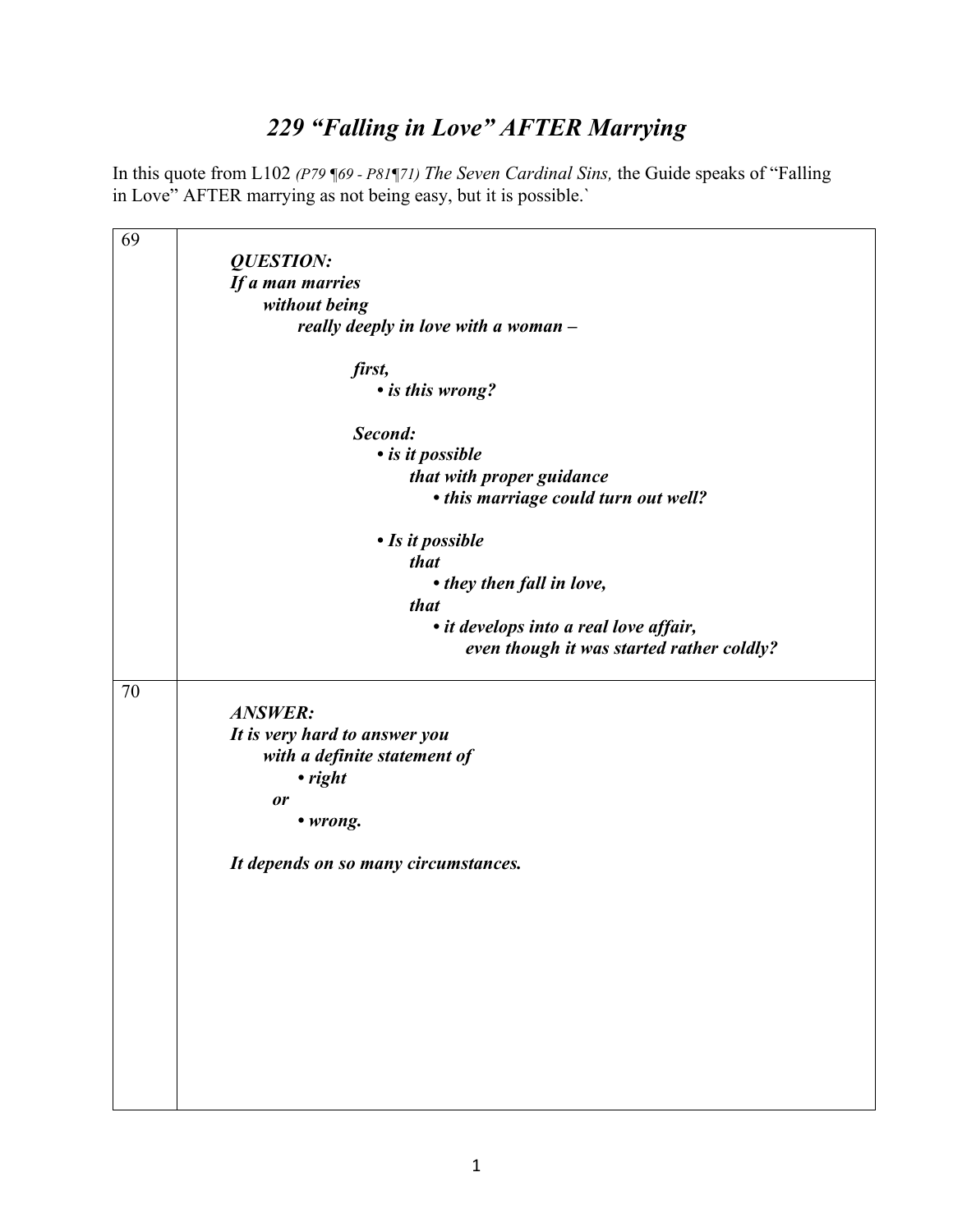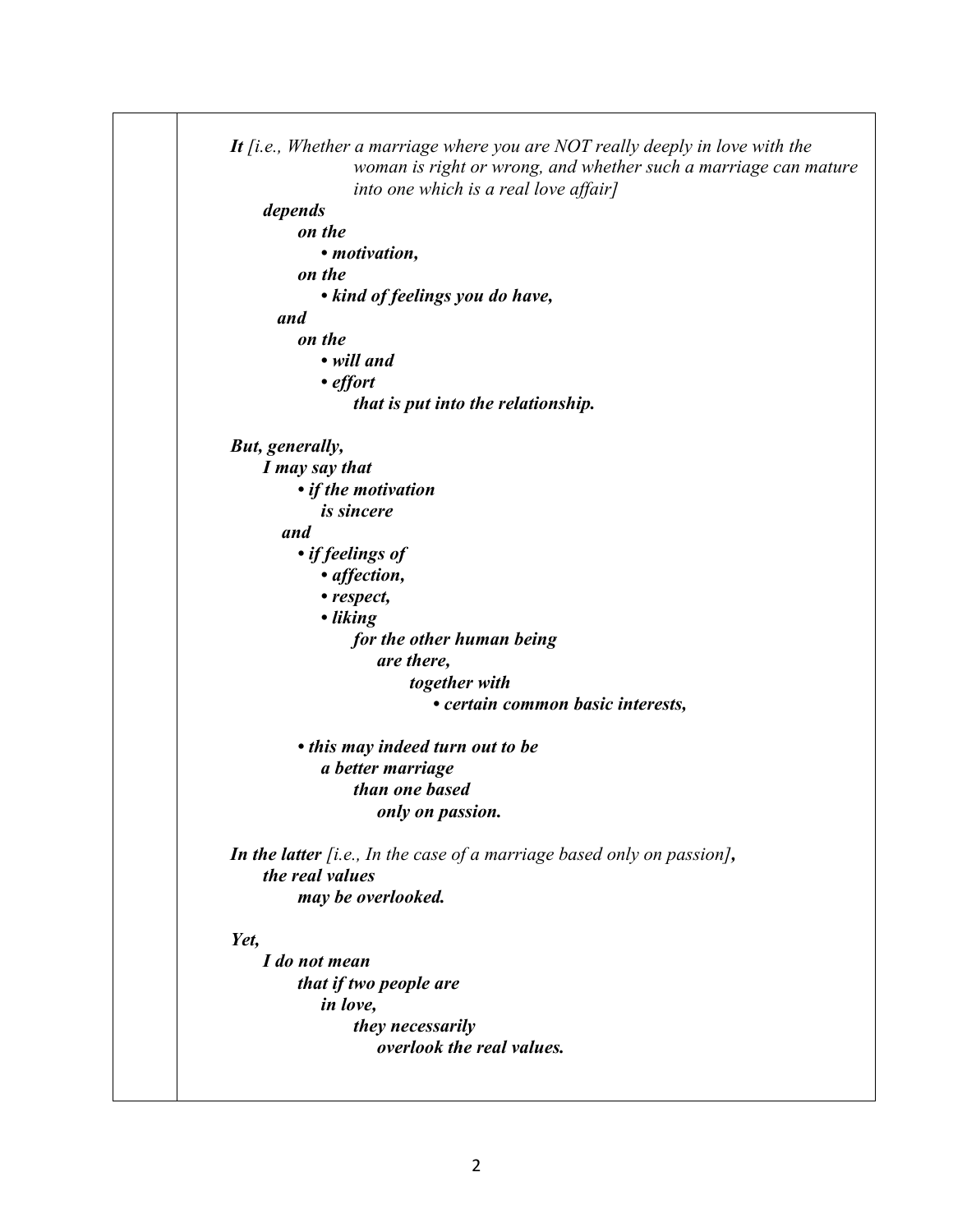|    | They may have                                                                                             |
|----|-----------------------------------------------------------------------------------------------------------|
|    | fallen in love                                                                                            |
|    | <b>just because of them</b> [i.e., just BECAUSE of their respective real values].                         |
| 71 | <b>What you say</b> [i.e., "that a marriage where you are NOT initially deeply in love with               |
|    | the woman CAN mature into a marriage which is a real love affair"]                                        |
|    | <i>is certainly</i><br>not a rule,                                                                        |
|    | but it is possible                                                                                        |
|    | under certain circumstances                                                                               |
|    | if                                                                                                        |
|    | real values are perceived.                                                                                |
|    | However, a careful examination should be made                                                             |
|    | in such a case $[i.e., in such a case where you are NOT initially$                                        |
|    | really deeply in love with the woman]                                                                     |
|    | as to                                                                                                     |
|    | <b>the motivation</b> [i.e., the motivation for getting married]<br>in both people.                       |
|    | <b>This</b> $[i.e., This careful examination in both people as to the motivation$<br>for getting married] |
|    | cannot be                                                                                                 |
|    | $\bullet$ quickly                                                                                         |
|    | and                                                                                                       |
|    | • easily                                                                                                  |
|    | done,                                                                                                     |
|    | because                                                                                                   |
|    | • deep and                                                                                                |
|    | • hidden                                                                                                  |
|    | factors                                                                                                   |
|    | may play a role.                                                                                          |
|    | Even                                                                                                      |
|    | • distorted                                                                                               |
|    | and                                                                                                       |
|    | • unhealthy                                                                                               |
|    | motives,                                                                                                  |
|    | when finally brought out into the open,                                                                   |
|    | may not have a damaging effect.                                                                           |
|    |                                                                                                           |
|    |                                                                                                           |